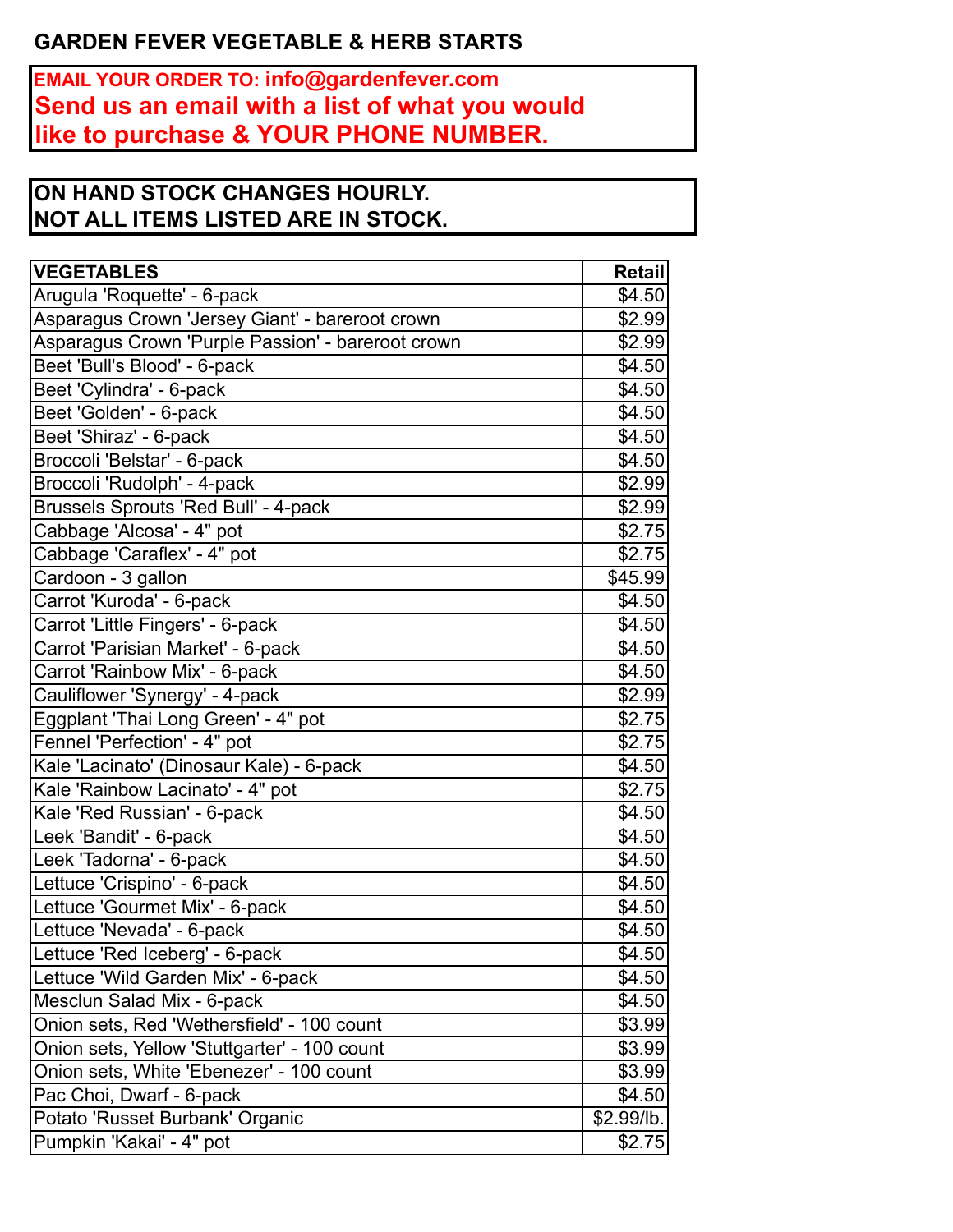| Pumpkin 'Marina di Chioggia' - 4" pot   | \$2.75 |
|-----------------------------------------|--------|
| Squash Winter 'Black Futsu' - 4" pot    | \$2.75 |
| Squash Winter 'Bush Delicata' - 4" pot  | \$2.75 |
| Squash Winter 'Buttercup' - 4" pot      | \$2.75 |
| Squash Winter Spaghetti - 4" pot        | \$2.75 |
| Zucchini 'Ambassador' - 4" pot          | \$2.75 |
| Zucchini 'Black Beauty' - 4" pot        | \$2.75 |
| Zucchini 'Dark Green' - 4" pot          | \$2.75 |
| Zucchini 'Patio Black' - 4" pot         | \$2.75 |
| Zucchini 'Zucchetta Rampcante' - 4" pot | \$2.75 |

| <b>CULINARY HERBS</b>                    | <b>Retail</b> |
|------------------------------------------|---------------|
| Basil 'Genova' - 4" pot                  | \$3.99        |
| Basil 'Magic Mountain' - 1 gallon        | \$12.99       |
| Basil 'Rutgers Devotion' - 1 gallon      | \$5.99        |
| Basil 'Siam Queen' - 4" pot              | \$3.99        |
| Basil 'Wild Magic' 4" pot                | \$4.99        |
| Bay Laurel - 1 gallon                    | \$24.99       |
| Burnet, Salad - 4" pot                   | \$3.99        |
| Catnip - 4" pot                          | \$3.99        |
| Catnip, Lemon - 4" pot                   | \$3.99        |
| Chives - 4" pot                          | \$3.99        |
| Cilantro - 4" pot                        | \$3.99        |
| Cilantro 'Santo Slow Bolt' - 4" pot      | \$3.99        |
| Coriander, Vietnamese - 4" pot           | \$3.99        |
| Dill 'Fernleaf' - 4" pot                 | \$3.99        |
| Lemon Grass - 4" pot                     | \$3.99        |
| Lemon Verbena - 1 gallon                 | \$13.99       |
| Marjoram, Compact Greek - 4" pot         | \$3.99        |
| Marjoram 'Golden' - 4" pot               | \$3.99        |
| Marjoram 'Zaatar' - 4" pot               | \$3.99        |
| Mint 'Berries & Cream' - 4" pot          | \$3.99        |
| Mint 'Chocolate' - 4" pot                | \$3.99        |
| Mint 'Hillary's Sweet Lemon' - 4" pot    | \$3.99        |
| Mint 'Julep' - 4" pot                    | \$3.99        |
| Mint 'Kentucky Colonel' - 4" pot         | \$3.99        |
| Mint 'Mitcham Black Peppermint' - 4" pot | \$3.99        |
| Mint 'Mojito' - 4" pot                   | \$3.99        |
| Mint 'Orange Bergamot' - 4" pot          | \$3.99        |
| Mint, Peppermint - 4" pot                | \$3.99        |
| Mint, Pineapple - 4" pot                 | \$3.99        |
| Oregano, Golden - 4" pot                 | \$3.99        |
| Oregano 'Hot & Spicy' - 4" pot           | \$3.99        |
| Oregano 'Papalo' - 4" pot                | \$3.99        |
| Oregano 'True Greek' - 4" pot            | \$3.99        |
| Parsley, Curled - 4" pot                 | \$3.99        |
| Parsley, Italian - 4" pot                | \$3.99        |
| Rosemary 'Barbeque' - 4" pot             | \$3.99        |